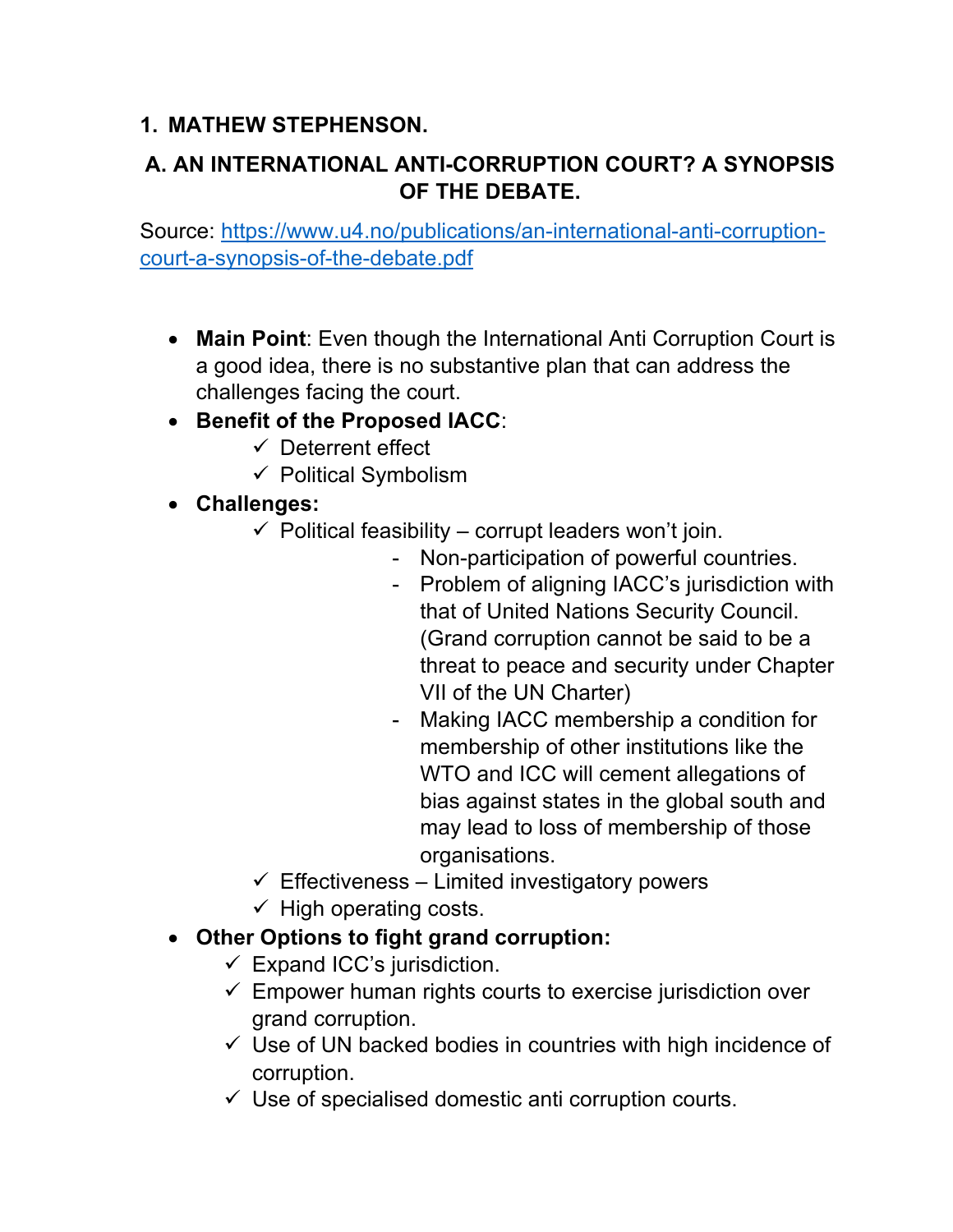- $\checkmark$  Build capacity for assets forfeiture and return.
- $\checkmark$  Strengthen international anti money laundering framework.
- $\checkmark$  Expand jurisdiction of domestic courts over private suits.
- $\checkmark$  Use targeted individual sanctions / travel bans.
- $\checkmark$  Use of expanded/strengthened regional/international peer review.

## **B. IS AN INTERNATIONAL ANTI CORRUPTION COURT A DREAM OR A DISTRACTION?**

Date: October 4, 2018

Source: https://globalanticorruptionblog.com/2018/10/04/guest-postis-an-international-anti-corruption-court-a-dream-or-a-distraction/

• **Main Point**: States are unlikely to grant "sweeping enforcement tools" to the IACC, which the IACC will need for its success. As such, it is better not to waste time on an idea that may never materialise.

# • **Other points**:

- $\checkmark$  States, especially African states "have interpreted the ICC experience as a demonstration of the hazards of joining an international institution that lacks global reach.
- $\checkmark$  Powerful states will likely not join.
- $\checkmark$  Referral power of the UNSC will be a problem as corruption cannot reasonably be said to be a threat to peace and security under Chapter VII of the UN Charter.
- $\checkmark$  To be effective, the IACC investigators would need the cooperation of state parties which they likely will not get.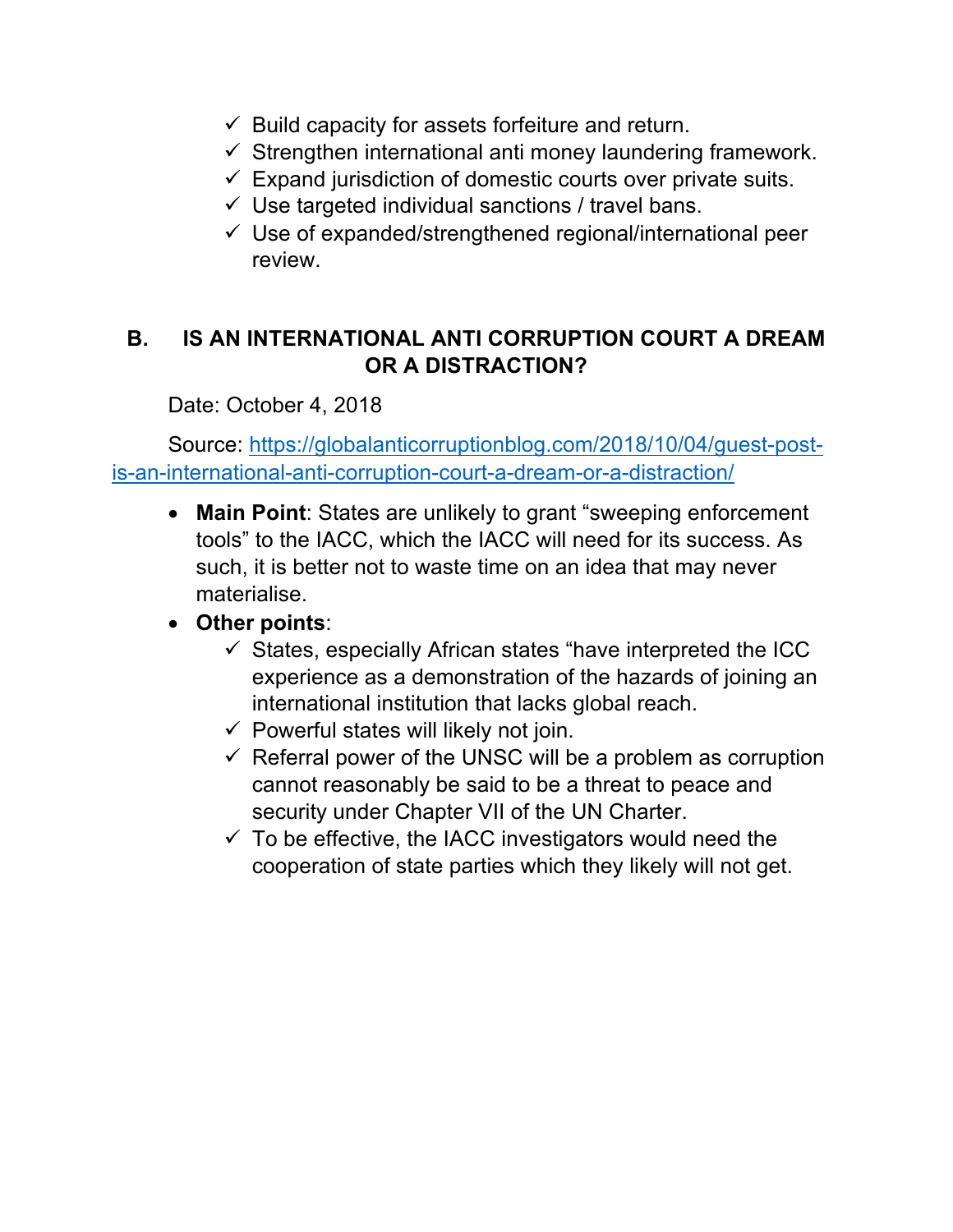## **2. ALLAN ROCK.**

# **A. IT'S TIME FOR AN INTERNATIONAL ANTI CORRUPTION COURT.**

Date: February 8, 2021.

Source: https://wrmcouncil.org/news/its-time-for-an-international-anticorruption-court/

By: Lloyd Axworthy and Allan Rock.

• **Main Point:** The write-up shows how the IACC can tackle corrupt states despite their refusal to become members.

#### • **Points in support:**

- $\checkmark$  The problem of grand corruption is not caused by lack of laws, but by lack of enforcement.
- $\checkmark$  The IACC would not be hamstrung by the refusal of corrupt states to join the IACC if member states in the IACC include the financial hubs of the world where kleptocrats keep their hidden wealth .
- $\checkmark$  NGOs can be used to build support for the IACC.
- $\checkmark$  Canada's faithful support for the international order, and the global reputation for integrity and impartiality that Canada's courts enjoy makes Canada a good choice to host the IACC.
- $\checkmark$  World Refugee & Migration Council's proposal for freezing of assets of corrupt individual which was adopted by the Government of Canada will assist in fighting corruption by helping the government to freeze and confiscate such assets.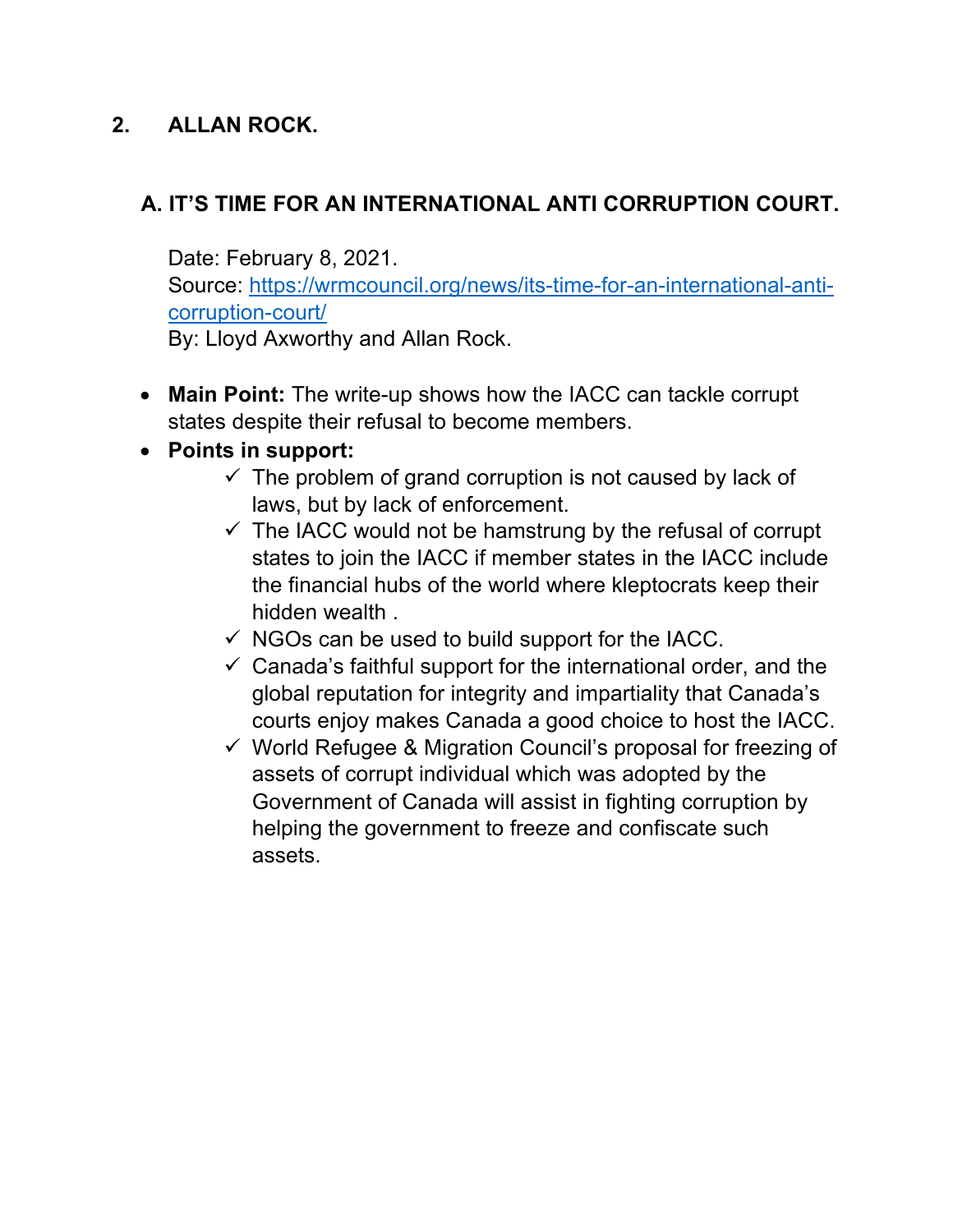#### **3. PETER MACKAY.**

### **A. AN ANTI CORRUPTION COURT TO CRACK DOWN ON CORRUPTION.**

Date: February 1, 2022.

Source: https://nationalpost.com/opinion/peter-mackay-an-internationalcourt-to-crack-down-on-corruption

- **Main Point:** The need to establish an IACC and why it can be successful.
- **Pros:**
	- $\checkmark$  Increased government spending in relation to Covid-19 and climate-related development financing coming from the developed countries to developing countries makes greater protection of the resources of corrupt governments necessary.
	- $\checkmark$  IACC will serve as a warning to kleptocrats and will lead to effective information-sharing that can help root out the diversion of public funds.
	- $\checkmark$  IACC will learn from and will avoid the mistakes of other established international courts and tribunals; IACC will cover its cost through dedicating a minor fraction of asset recoveries and the remaining fraction of recovered assets will be returned to the owner state.
	- $\checkmark$  Bill S-217 Frozen Assets Repurposing Act will allow repurposing frozen assets for the benefits of victims that are forcibly displaced and the communities that are hosting them.
	- $\checkmark$  Growing number of countries enforcing or attempting to enforce the Magnisky legislation is "encouraging and inspirational" to the IACC.
	- $\checkmark$  Canada has a good criminal justice system/record (robust justice system, respect for rule of law and strong independent judiciary) and the political parties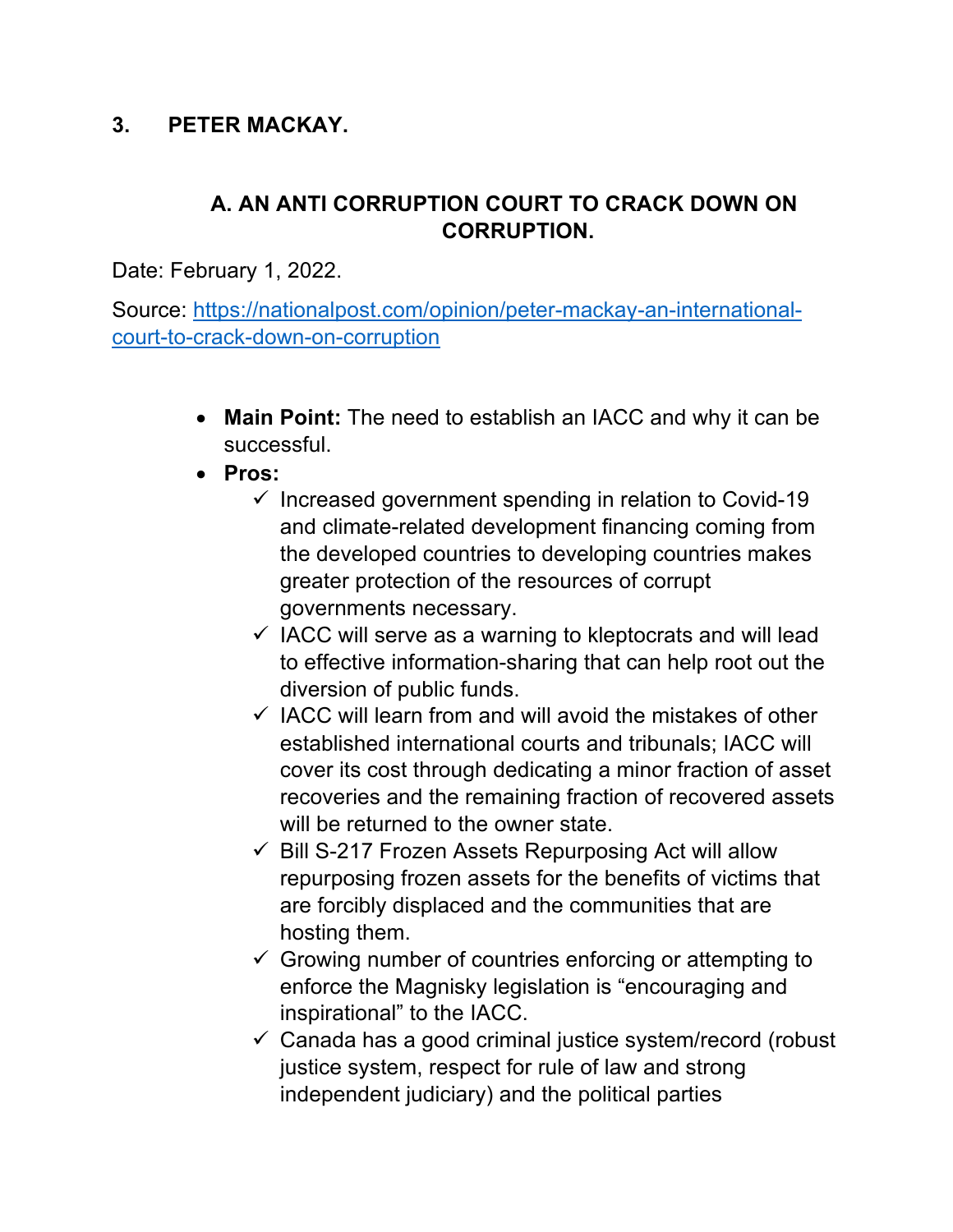(Conservative and Liberal) are both committed to fighting corruption.

 $\checkmark$  IACC's stable of expert personnel could make Canada emerge as a leader in anti-corruption enforcement.

# **B. CANADA AND THE CORRUPTION COURT.**

Date: January 20, 2021.

Source: https://diplomatonline.com/mag/2021/01/canada-and-thecorruption-court/

- **Main Point**: Arguments in support of the establishment of an IACC.
- **Points**:
	- $\checkmark$  An IACC will achieve accountability and will be able to track illegal activities that flow across jurisdictions and flout national and international law.
	- $\checkmark$  IACC will afford a higher standard of cooperation needed to address the scourge of corruption.
	- $\checkmark$  Notwithstanding Canada's own failings, including "corruption convictions of Canada's companies and allegations of political interference, Canada has the potential to be the host for the IACC.
	- $\checkmark$  The movement for an IACC has strength and could gain momentum with the right backing, leadership and resources.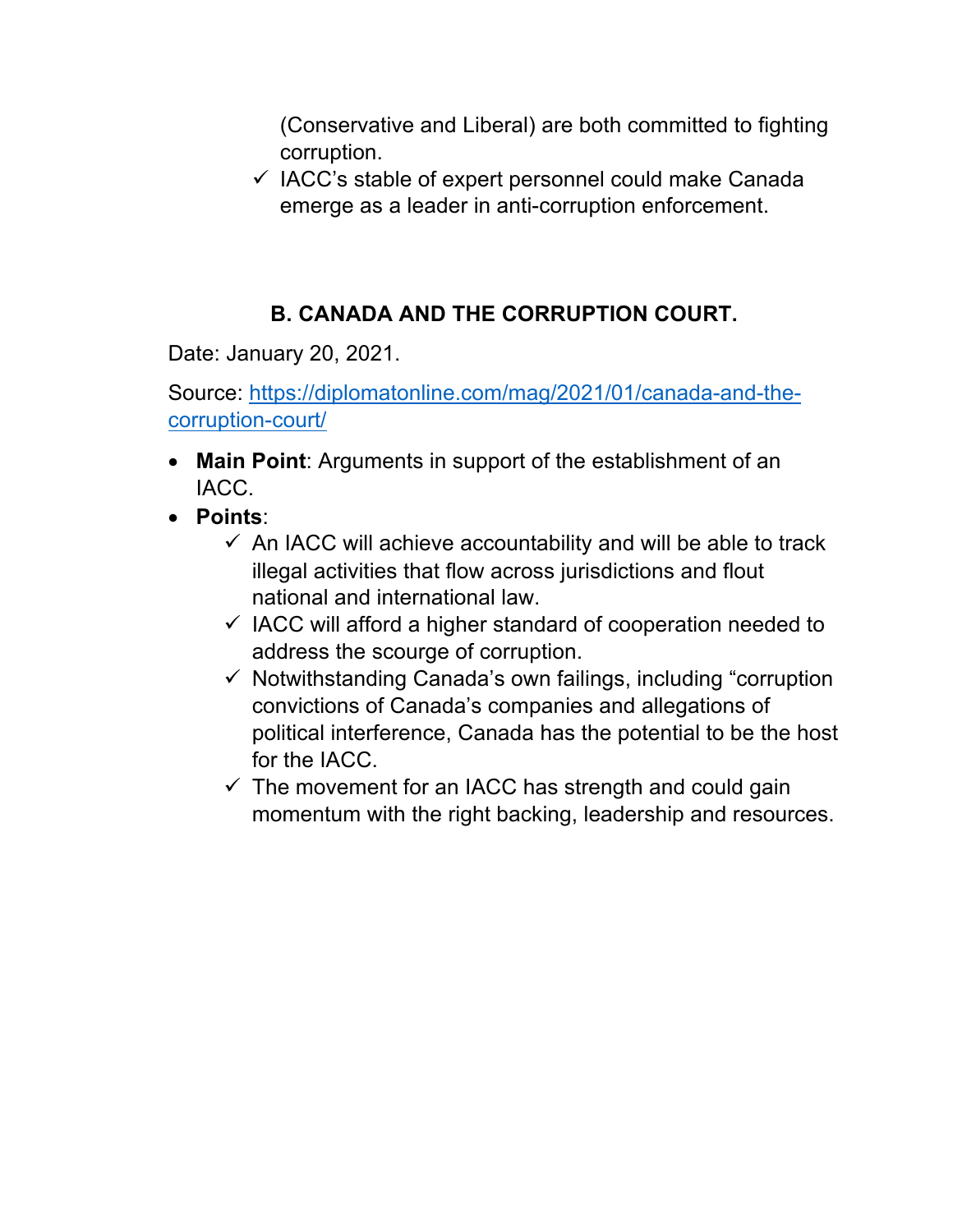# **4. DR. JUANITA OLAYA GARCIA.**

## **DEALING WITH THE CONSEQUENCES: REPAIRING THE SOCIAL DAMAGE CAUSED BY CORRUPTION.**

Date: January 2016.

Source: https://papers.ssrn.com/sol3/papers.cfm?abstract\_id=3475453

**Main Point**: **Reparation for the social damage**, including for the loss of trust in public institutions, should be sought for victims of corruption.

### **Points:**

- $\checkmark$  Fighting corruption is not a goal in itself; it should translate to better services or life for the citizens. Hence, the public good and social trust that was lost to corruption should be repaired.
- $\checkmark$  Even though it may have dissuasive effect, compensations and reparations are not tools for fighting corruption.
- $\checkmark$  Reparation for social damage caused by corruption finds a legal basis in the provisions of Articles 34 and 35 of UNCAC which enjoin state parties to take measures to address the consequences of corruption, and to ensure that victims of corruption can initiate proceedings in order to obtain compensation respectively.
- $\checkmark$  Human Rights framework can be used in seeking redress in cases of corruption, and human rights instruments like ECOWAS ECCJ (in an environmental law context), have held that public interest rights should be protected where the breach affects a large section of the society and not just a few individuals.
- $\checkmark$  Nationally, redress can be sought through explicit reparation mechanisms for collective damage, as done in Costa Rica, where the criminal process code allows prosecutors to ask for damages where public interests have been affected and it has been successfully applied to corruption cases (Alcatel) .
- $\checkmark$  Class actions, and public interest actions can be used; civil law mechanisms can be used whether linked to criminal procedure or not; constitutional law and administrative law litigation also provide